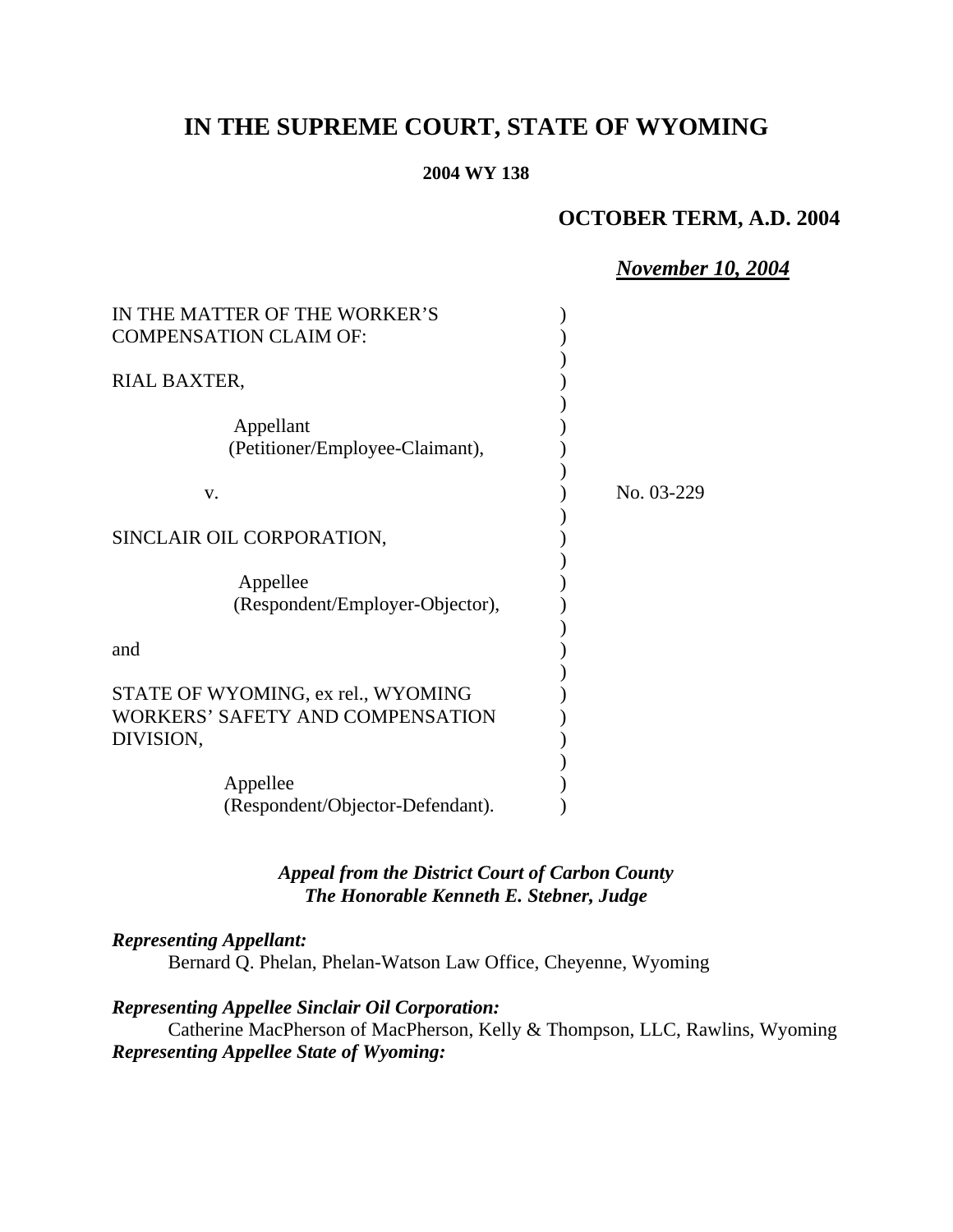Patrick J. Crank, Wyoming Attorney General; John W. Renneisen, Deputy Attorney General; Steven R. Czoschke, Senior Assistant Attorney General; Kristi M. Radosevich, Assistant Attorney General. Argument by Ms. Radosevich.

## **Before HILL, C.J., and GOLDEN, LEHMAN, and VOIGT, JJ., and KAUTZ, D.J.**

**NOTICE: This opinion is subject to formal revision before publication in Pacific Reporter Third. Readers are requested to notify the Clerk of the Supreme Court, Supreme Court Building, Cheyenne, Wyoming 82002, of any typographical or other formal errors so that correction may be made before final publication in the permanent volume.**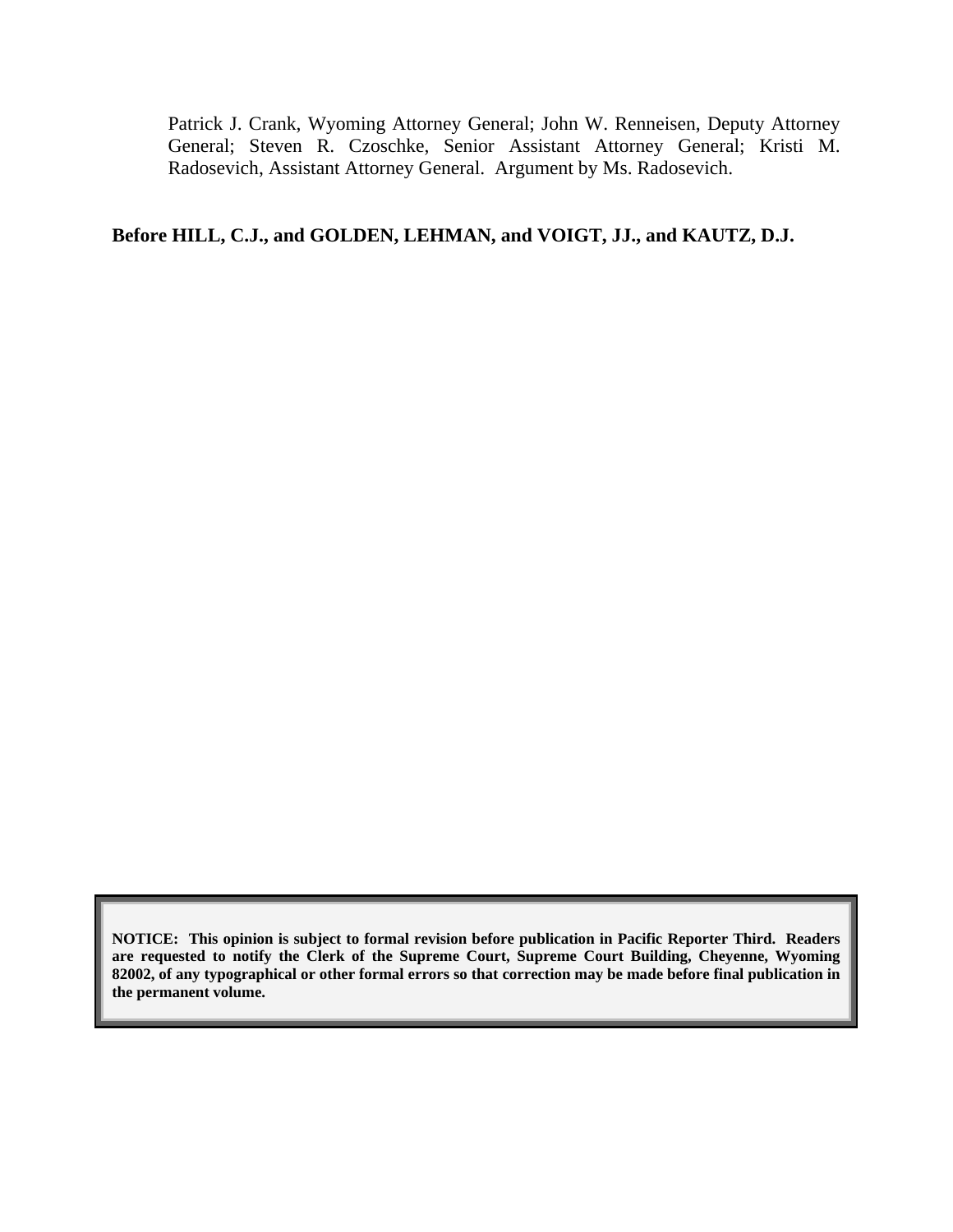#### **GOLDEN**, Justice.

[¶1] The primary issue presented in this appeal is whether the hearing examiner erred by denying worker's compensation benefits to Appellant Rial Baxter for his lower back pain even though two experts had testified that Baxter's condition was work-related. Baxter had claimed his back pain was caused by a material aggravation of a preexisting condition, but the hearing examiner rejected this theory because it found the medical expert opinion was not credible. Another medical expert believed that the injury had occurred over a period of time, but the hearing examiner rejected this theory because the medical expert was not able to state that the condition did not result from a hazard outside employment. Based on these findings, the hearing examiner determined Baxter had failed in his burden of proof.

[¶2] Our record review shows that the hearing examiner incorrectly applied the applicable rule of law, and we must therefore reverse.

#### **ISSUES**

[¶3] Baxter presents this statement of the issues for our review:

1. Is the finding that Dr. Pettine's opinion that the injury was a material aggravation of a pre-existing condition was not credible because he had an incomplete medical history supported by substantial evidence?

2. Is the finding that no evidence of absence of outside "hazards" was presented, because it wasn't presented by a competent medical authority, supported by substantial evidence or is such finding contrary to law?

Sinclair rephrases the issue as:

Whether the Hearing Examiner's decision denying workers' compensation benefits is supported by substantial evidence, based upon an examination of the entire record?

The Division of Workers' Compensation (Division) states the issue as:

The hearing examiner found Baxter failed to meet his burden of proving the back condition for which he sought benefits was the result of a material aggravation of his preexisting condition. The hearing examiner also found Baxter failed to prove a compensable injury which occurred over a substantial period of time. Does substantial evidence support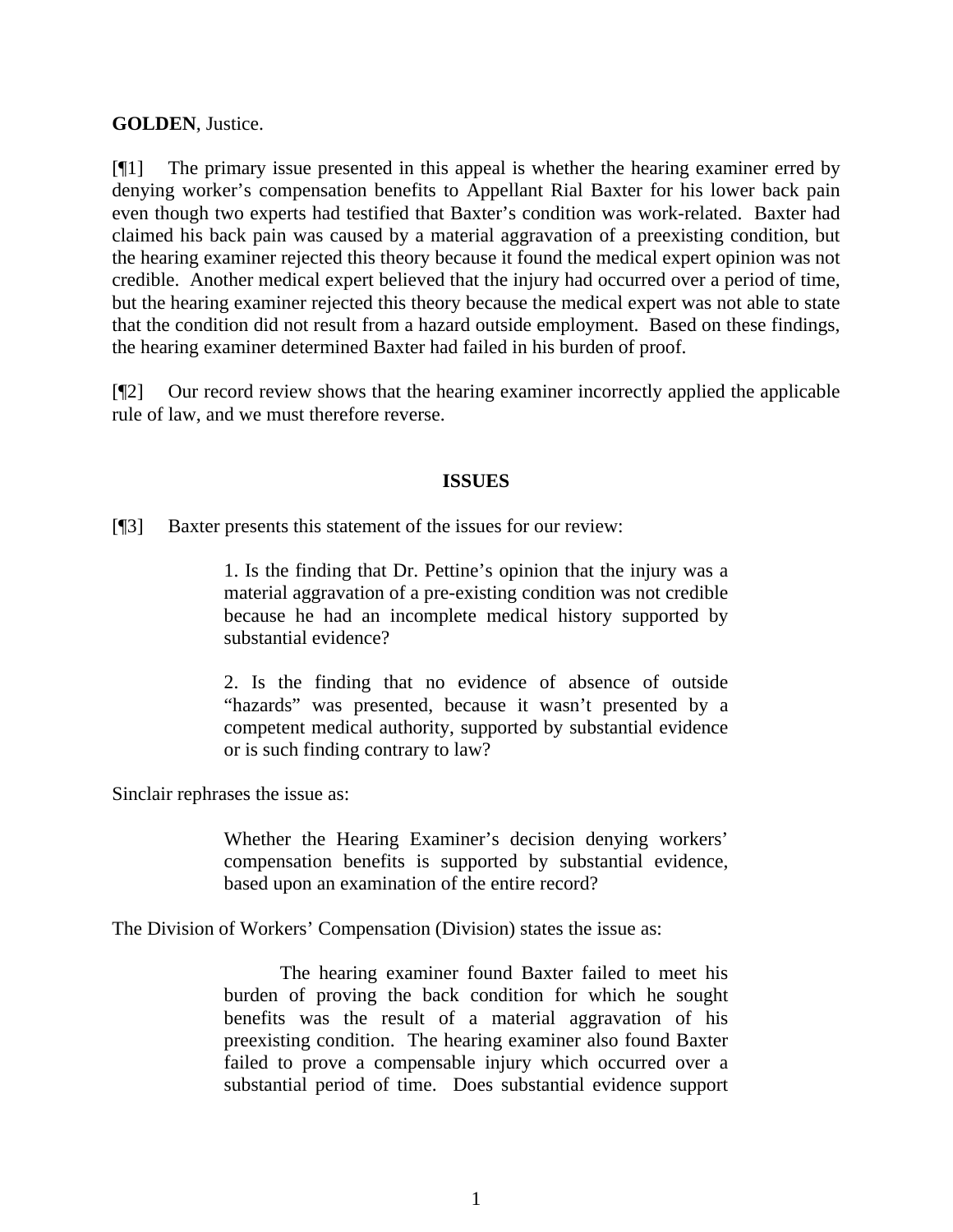the hearing examiner's decision denying workers' compensation benefits based on Baxter's failure to meet his burden of proof?

### **FACTS**

[¶4] The record shows that Baxter has suffered from back pain for at least ten years probably due to the heavy lifting, bending, and twisting required of a diesel mechanic. In 1983, he was compensated for a pulled back muscle suffered while working and which fully resolved. Baxter worked for several employers from that point until 1999 when Baxter began working for Sinclair. In July of 2001, when Baxter was 38 years old, he lifted an item weighing 165 pounds while at work and experienced aching in his back. He continued working and did not report any injury to his employer. He suffered continuously from back pain that he self-medicated with ibuprofen. On October 29, 2001, Baxter lifted a 160 to 180 pound item at work and experienced a shift and pop in his back and felt extreme pain. Baxter continued working that day; however, the next morning Baxter was unable to walk because of severe pain in his back and pain radiating down his leg. He was treated at the emergency room and did not return to work. He was referred to Dr. Jenkins who diagnosed spondylolysis and spondylolisthesis, recommended physical therapy, but advised surgery might be needed at a later time. Dr. Jenkins did not believe that Baxter's condition was the result of single work-related event nor did he believe that it was a preexisting condition that was aggravated by a single work incident. Dr. Jenkins was of the opinion that Baxter had a preexisting condition that was aggravated by work-related exposure over a period of time and that his condition was one that occurred over a substantial period of time as a result of his employment. Baxter filed an injury report in November of 2001; however, Sinclair objected, and the Division denied benefits.

[¶5] In preparation for the hearing, Baxter sought an opinion from Dr. Pettine. Dr. Pettine's deposition testimony was that Baxter's condition may have existed since childhood but he was asymptomatic until the incident in July. It was Dr. Pettine's opinion that Baxter had a preexisting condition that had been materially aggravated by his work activities in July. At the deposition, Dr. Pettine agreed that the aggravation could have occurred on October 29, 2001, and believed that lifting on that day caused Baxter to tear a disc which caused a marked increase in symptoms.

[¶6] In its findings of fact, the hearing examiner reviewed the basis for each doctor's opinion. The hearing examiner determined that Dr. Pettine's opinion should be given little weight because Dr. Pettine was unaware that Baxter had suffered previously from back pain, a finding that Baxter vigorously disputes. Having rejected the theory that Baxter's injuries resulted from a material aggravation of a preexisting condition during a single event, the hearing examiner briefly considered the theory whether Baxter's condition was the result of an injury occurring over a period of time and met the elements of Wyo. Stat. Ann. § 27-14- 603(a). That theory was rejected on the basis that "Dr. Jenkins was not able to state the injury did not come from a hazard outside employment and that the condition was incidental to Baxter's employment as a mechanic." Baxter disputes this finding as an improper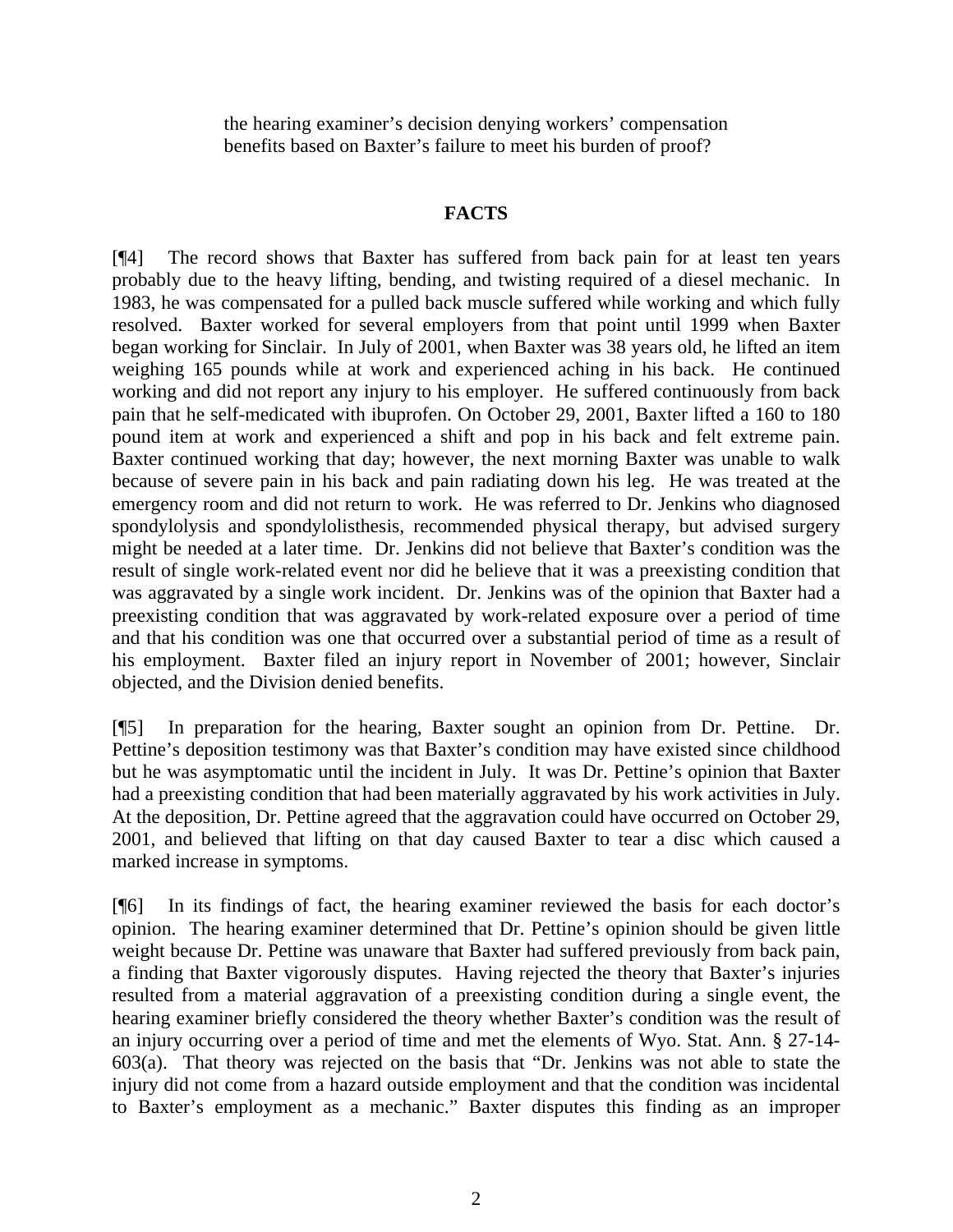application of the rule of law to the particular facts. Benefits were denied, and the district court affirmed that denial. This appeal followed.

#### **DISCUSSION**

#### *Standard of Review*

[¶7] The substantial evidence test is the appropriate standard of review in appeals from Wyoming Administrative Procedures Act (WAPA) contested case proceedings when factual findings are involved and both parties submit evidence. *Newman v. Wyo. Workers' Safety & Comp. Div.*, 2002 WY 91, ¶22, 49 P.3d 163, ¶22 (Wyo. 2002). When only the party with the burden of proof submits evidence in the contested case proceeding and that party does not ultimately prevail, the arbitrary or capricious standard governs the judicial review of that agency decision. *Id.* Even if the factual findings are found to be supported by substantial evidence, the ultimate agency decision may still be found to be arbitrary or capricious for other reasons. *Id.* at ¶23. We do not examine the record only to determine if there is substantial evidence to support the agency's decision, but we must also examine the conflicting evidence to determine if the hearing examiner could have reasonably made its finding and order upon all of the evidence before it. *Id.* at ¶25.

#### *Credibility Determination*

[¶8] The hearing examiner determined that Dr. Pettine's opinion was based upon a history of no prior pain symptoms and was entitled to little weight. Baxter contends that this determination is not supported by substantial evidence because a review of the record shows that Dr. Pettine was aware that Baxter had written a narrative stating that he had suffered from a dull ache in his back for years and Dr. Pettine stated unequivocally that, despite the fact that Baxter had spondylolysis/spondylolisthesis, his current condition was caused by his work injury.

[¶9] The hearing examiner, as the trier of fact, is charged with weighing the evidence and determining the credibility of witnesses. A hearing examiner's findings of fact are accorded deference, and the hearing examiner's decision will not be overturned unless it is clearly contrary to the overwhelming weight of the evidence. *Brierley v. State ex rel. Wyoming Workers' Safety and Comp. Div.,* 2002 WY 121, ¶16, 52 P.3d 564, ¶16 (Wyo. 2002). "When presented with medical opinion testimony, the hearing examiner, as the trier of fact, is responsible for determining relevancy, assigning probative value, and ascribing the relevant weight to be given to the testimony." *Bando v. Clure Bros. Furniture,* 980 P.2d 323, 329 (Wyo. 1999). "In weighing the medical opinion testimony, the fact finder considers: (1) the opinion; (2) the reasons, if any, given for it; (3) the strength of it; and (4) the qualifications and credibility of the witness or witnesses expressing it." *Id.* at 329-30. "Demonstrating evidentiary contradictions in the record does not establish the ruling was irrational, but we do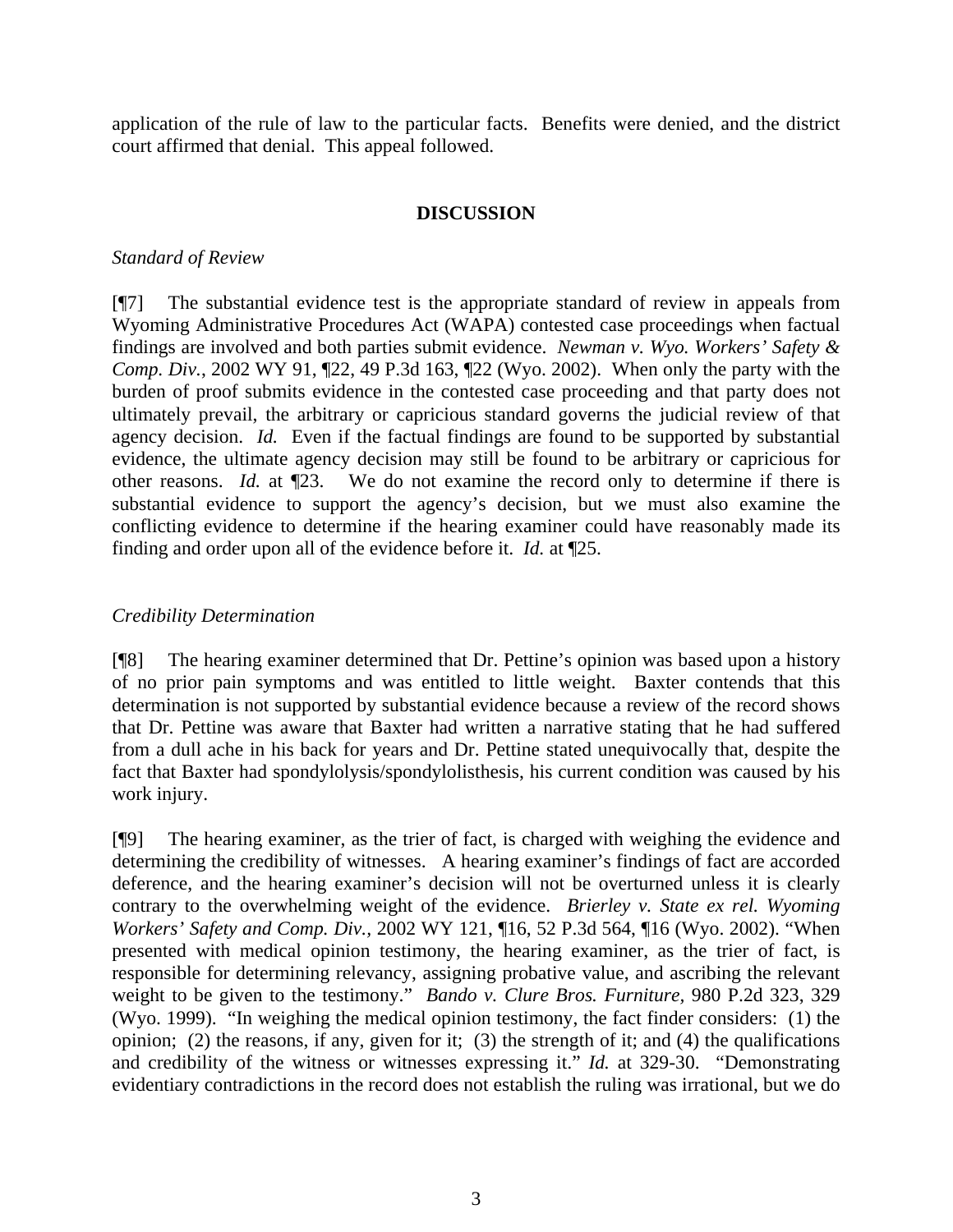examine conflicting evidence to determine if the agency reasonably could have made its finding and order based upon all of the evidence before it." *Id.* at 331.

[¶10] Our record review shows that in Dr. Pettine's deposition testimony, he did state that his opinion was based upon the fact that Baxter had not indicated previous back pain until the incident in July. When confronted with Baxter's narrative, Dr. Pettine determined that the later October injury was probably the cause of Baxter's current condition. We agree that Dr. Pettine was unaware of Baxter's previous history of pain, and, under these circumstances, the credibility determination and weight to be given the testimony is left to the hearing examiner. Based on the evidence before it, the hearing examiner's conclusion was not irrational or without substantial support.

## *Statutory Burden of Proof*

[¶11] An employee seeking compensation for an injury that occurs over a substantial period of time is statutorily required to prove several elements by a particular burden of proof. Wyo. Stat. Ann. § 27-14-603(a) (LexisNexis 2003) provides:

> (a) The burden of proof in contested cases involving injuries which occur over a substantial period of time is on the employee to prove by competent medical authority that his claim arose out of and in the course of his employment and to prove by a preponderance of the evidence that:

> (i) There is a direct causal connection between the condition or circumstances under which the work is performed and the injury;

> (ii) The injury can be seen to have followed as a natural incident of the work as a result of the employment;

> (iii) The injury can fairly be traced to the employment as a proximate cause;

> (iv) The injury does not come from a hazard to which employees would have been equally exposed outside of the employment; and

> (v) The injury is incidental to the character of the business and not independent of the relation of employer and employee.

[¶12] We have previously decided that this statutory burden of proof requires a claimant/employee to prove that the claim arose out of and in the course of his or her employment through competent medical evidence, and to prove each of the five specified criteria which show a causal connection between the injury and employment by a preponderance of the evidence. Our threshold inquiry asks if substantial evidence exists to support the finding that Baxter, using competent medical evidence, demonstrated that his claim arose out of and in the course of his employment with Sinclair. Our rule states: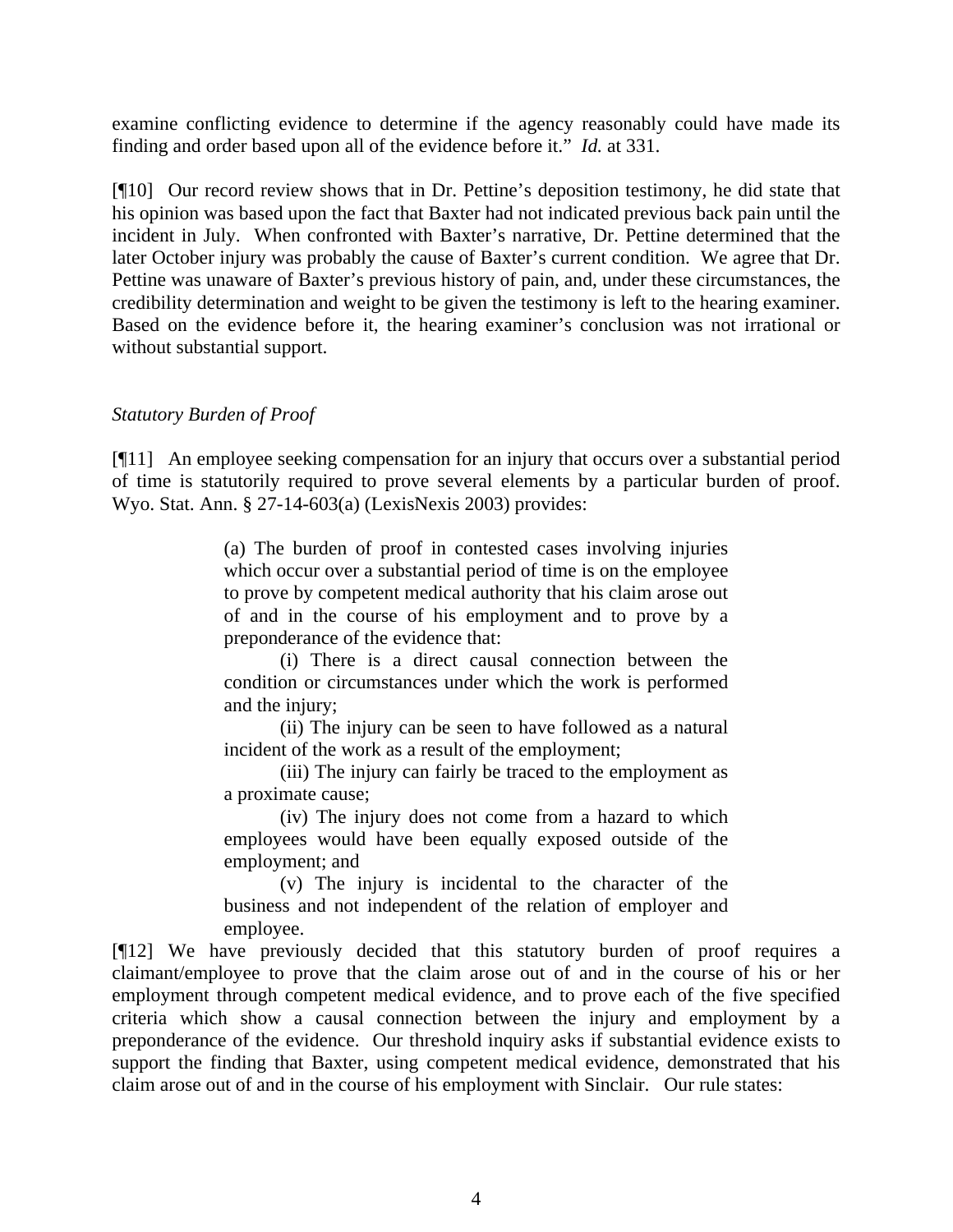To show that the injury arises out of or in the course of employment, the claimant must show a causal connection between the injury and the employment. This causal connection exists when there is a nexus between the injury and some condition, activity, environment or requirement of the employment.

*Sinclair Trucking v. Bailey,* 848 P.2d 1349, 1352 (Wyo. 1993) (citing *Johnson v. State ex rel. Wyoming Workers' Comp. Div.*, 798 P.2d 323, 325 (Wyo. 1990)).

[¶13] Dr. Jenkins' medical opinion stated that Baxter's history of being engaged in the heavy occupation as a diesel mechanic for years required him to engage in repetitive, constant lifting and bending. Dr. Jenkins acknowledged that Baxter's spondylolysis had probably been present since adolescence or early adulthood and could be the result of aging; however, he had rejected that explanation because aging as a factor is "fairly rare in a 38 year old." Dr. Jenkins concluded that the causation for Baxter's symptoms was his heavy work occupation. Neither Sinclair nor the Division dispute that this testimony satisfies the requirement that the injury arise out of and in the course of employment. They do dispute, however, that substantial evidence exists that Dr. Jenkins' testimony proved, by a preponderance of the evidence, all of the elements of § 27-14-603(a).

[¶14] "Although each of the five elements are [sic] specifically enumerated in the statute, they are closely related because each contributes to indicate whether the employment environment caused the injury. Therefore, the same evidence will often offer support to several of the elements." *Sinclair Trucking,* 848 P.2d at 1353. Our review of the record indicates that Dr. Jenkins found that Baxter was employed to do heavy lifting, bending and twisting in the course of his duties as a diesel mechanic and, based on Baxter's youth and history, it was his work-related activities that caused his lower back pain. Dr. Jenkins stated that, over time, these factors aggravated Baxter's conditions rather than aging or naturally occurring vertebra slippage. Sinclair and the Division, however, claim that because Dr. Jenkins did not testify that he had considered other factors as a possible cause, the hearing examiner properly concluded that Baxter failed in his burden of proof. Baxter contends that he cannot prove a negative and that he met his burden to prove by a preponderance of evidence that work was the likely proximate cause and not a "hazard" to which he was equally exposed outside of work.

[¶15] In *Sinclair Trucking,* we considered whether an employee had met his burden of proof on this same issue and our decision in that case supports Baxter's contention. *Sinclair Trucking* held that the employee had met his burden by submitting medical testimony that the working conditions had caused the employee's condition and this medical testimony properly allowed the hearing examiner to conclude that no outside hazard to which the employee had been "equally exposed" was the cause.848 P.2d at 1353. In this case, we have more. Our review indicates that Dr. Jenkins had considered whether Baxter's condition was caused by aging or natural progression of his preexisting condition and had rejected those factors because of Baxter's youth and working conditions. During cross-examination, Baxter was